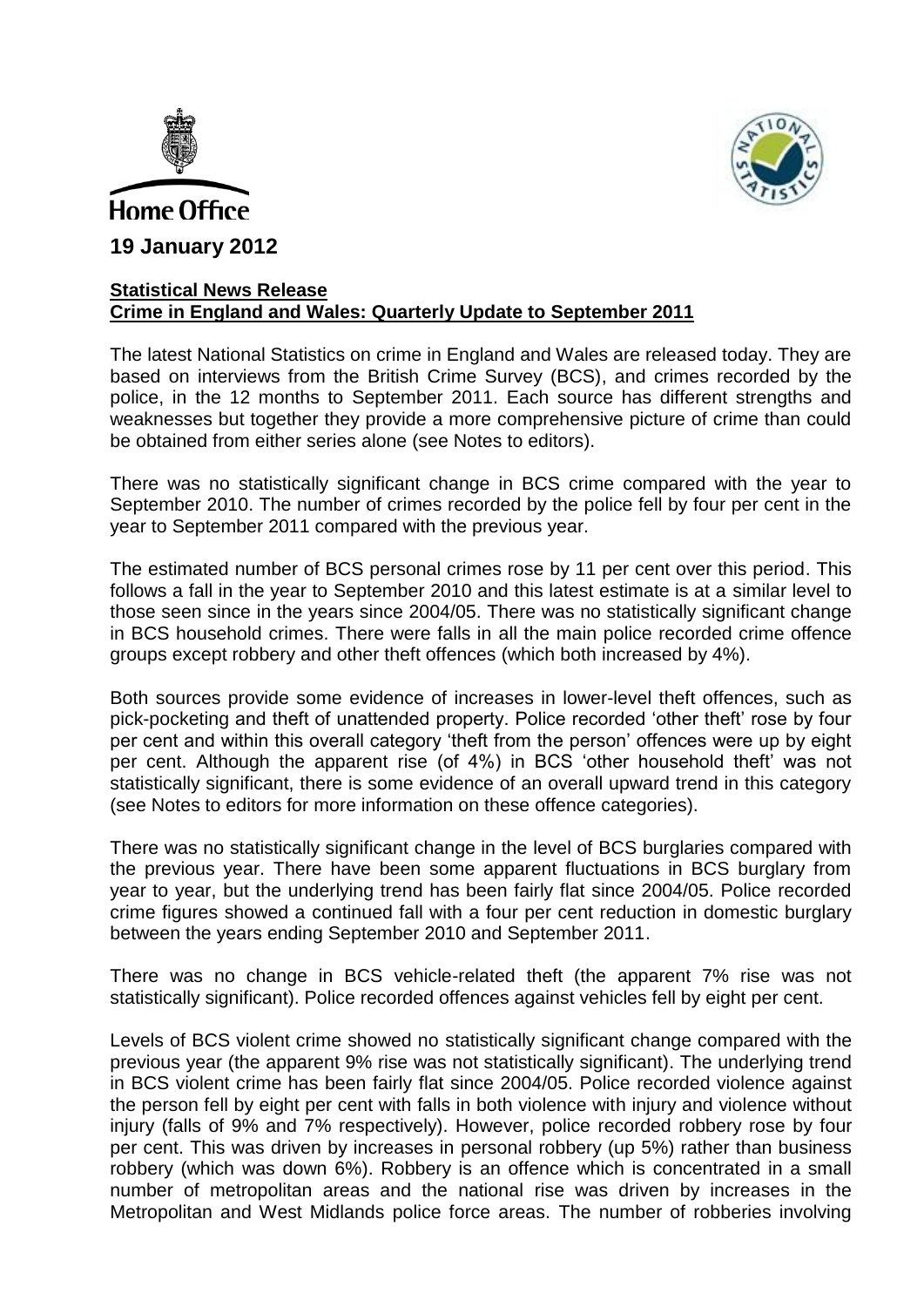knives was up by ten per cent compared with the previous year while the number of assaults involving knives was down eight per cent.

Provisional statistics recorded by the police showed a 19 per cent fall in firearms offences.

The most serious sexual offences recorded by the police rose by two per cent compared with the previous year. This may reflect the continued pattern of rises in reporting and recording of such crimes seen since 2009, although the rate of increase appears to be slowing.

Both sources showed falls in vandalism offences. BCS vandalism was down seven per cent and police recorded criminal damage down 11 per cent.

BCS interviews showed that 57 per cent of people agreed that the police and local council were dealing with the crime and anti-social behaviour issues that matter in the area, up from 52 per cent in the previous year. The proportion of people who thought that the police in their local area did a good or excellent job also rose (from 57% to 61%).

## **Notes to editors**

For the crime types and population groups it covers, the BCS provides a more reliable measure of trends in crime as it has a consistent methodology and is unaffected by changes in levels of reporting to the police, recording practice or police activity. The BCS does not aim to provide an absolute count of crime in England and Wales, but to produce estimates of crimes experienced by adults aged 16 and over resident in households. It does not cover all offences, with homicide, fraud and drug offences being notable exclusions.

Police recorded crime figures cover groups (e.g. residents of institutions and tourists) and sectors (e.g. commercial crime) excluded from the BCS sample and have a wider coverage of offences. However, police recorded crime does not cover those crimes that are not reported to or discovered by the police and is influenced by any changes in recording practices. Police recorded crime provides a robust measure of homicide (an offence not covered by the BCS) and is a good measure of well-reported crimes.

The BCS results are based on interviews conducted over a rolling 12 month period. In this bulletin, results are from interviews conducted in the year ending September 2011. Recorded crime figures in this bulletin relate to crimes recorded by the police in the year ending September 2011.

Headline figures in the publication include the month of August 2011 when there were disturbances in a number of urban areas in England. Annex B of the Quarterly Update outlines the impact the recording of these events had on the police recorded crime statistics presented in the publication. Although the disorder events involved a very high level of visible criminality in some localised areas, the overall impact on national recorded crime figures reported in the publication is small.

In the publication, the latest BCS figures are considered in the context of medium-term trends since 2004/05. This period has been chosen for comparison as from this point onwards there has been a general levelling off of BCS crime.

There is some overlap between the police recorded crime category of 'other theft' and BCS 'other household theft'. However, there are important differences in the coverage of